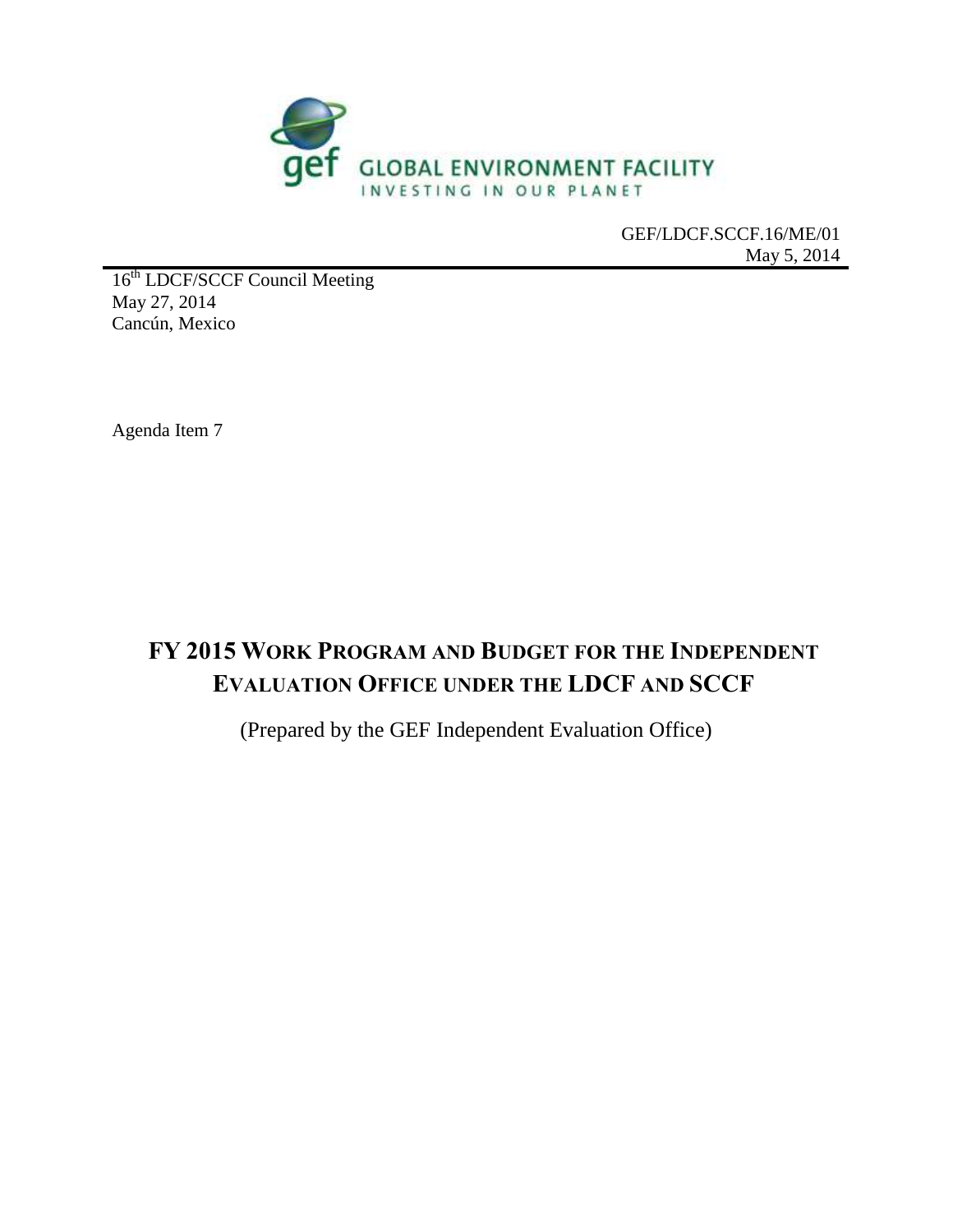## **Recommended Council Decision**

The Council, having reviewed document GEF/LDCF.SCCF.16/ME/01, *FY2015 Work Program and Budget for the Independent Evaluation Office under LDCF/SCCF,* approved a budget for the Evaluation Office of \$64,000 for FY15 to cover the cost of implementing the proposed work program:

(a) \$37,000 from LDCF and

(b) \$27,000 from SCCF.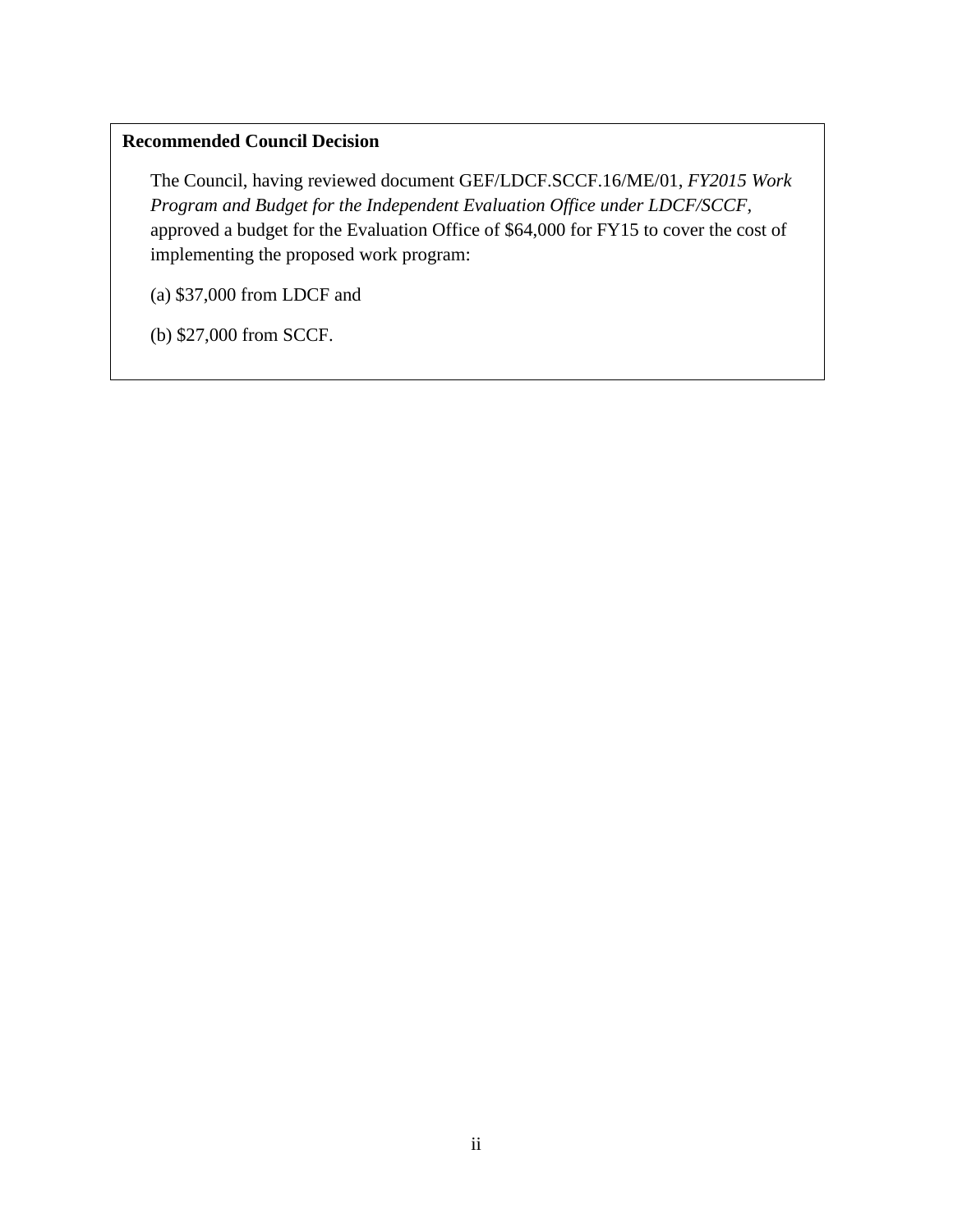## **TABLE OF CONTENTS**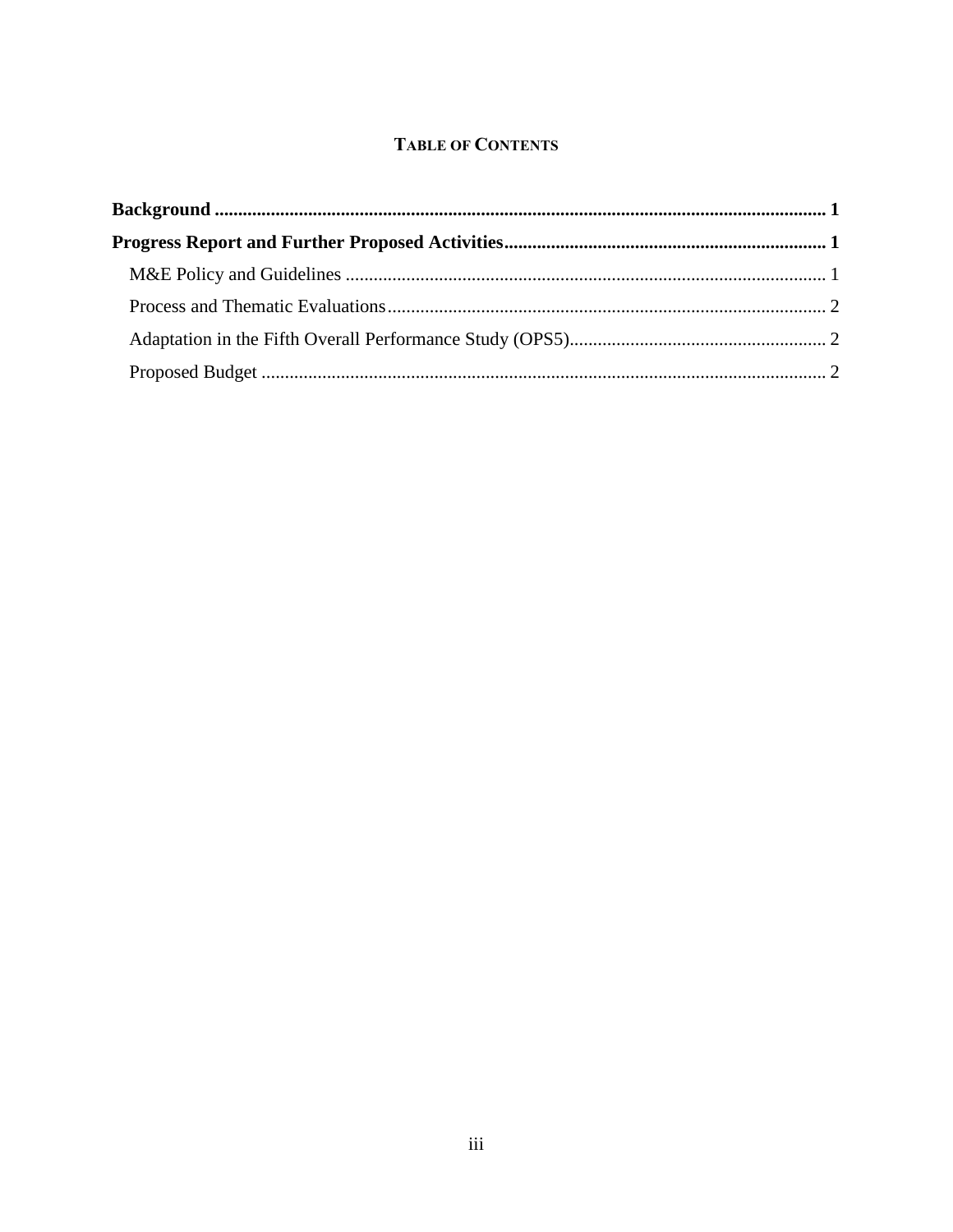## <span id="page-3-0"></span>**BACKGROUND**

1. During FY 2014, the Independent Evaluation Office began to implement the work program approved by the LDCF/SCCF Council at the 14th Council meeting on June 20, 2013. Several activities have been completed, including the inclusion of adaptation to climate change issues in the Fifth Overall Performance Study (OPS5), the assessment of National Adaptation Programs of Action (NAPA) implementation projects, and the preparation of the first LDCF/SCCF Annual Evaluation Report.

2. One task is ongoing while another task has been delayed. The development of a guidance document for the LDCF/SCCF M&E Policy is being finalized. One task that continues to be delayed is the development of guidelines for terminal evaluations for LDCF/SCCF projects. Guidelines for terminal evaluations of GEF Trust Fund projects have been under revision. Some GEF Partner Agencies had reservations concerning certain proposed changes, and therefore additional time for consultations was needed. The Independent Evaluation Office decided to hold back on guidelines for terminal evaluations for the LDCF/SCCF until revised guidelines for the GEF Trust Fund have been finalized. Once revised guidelines for the GEF Trust Fund have been agreed on the Office will prepare guidelines for terminal evaluation for the LDCF/SCCF.

3. In June 2013, the LDCF/SCCF Council approved a budget for the Independent Evaluation Office of \$70,000 for FY 2014. It is estimated that the budget will be fully used by the end of FY14. The following paragraphs present a progress report on the activities completed and commenced by the Independent Evaluation Office in FY14 and a work program for activities to be conducted in FY15.

#### <span id="page-3-1"></span>**PROGRESS REPORT AND FURTHER PROPOSED ACTIVITIES**

## <span id="page-3-2"></span>**M&E Policy and Guidelines**

4. As the Council approved the M&E Policy for LDCF/SCCF in November 2011 the Independent Evaluation Office is developing a guidance document elaborating on the operationalization of the policy in collaboration with the GEF Secretariat. The drafting of the guidance document is delayed but ongoing.

5. In line with the GEF M&E Policy, the LDCF/SCCF M&E Policy requires that all fulland medium-size projects complete a terminal evaluation upon the completion of their implementation. Terminal evaluations are the responsibility of GEF Partner Agencies and recipients of GEF grants. The Independent Evaluation Office is revising the guidelines for terminal evaluations for GEF Trust Fund projects in consultation with the GEF Secretariat and all GEF Partner Agencies. It was envisaged that the revised guidelines for GEF Trust Fund project would have been completed in FY14. Some GEF Partner Agencies had reservations concerning certain proposed changes, and therefore additional time for consultations was needed. Once this is done, the Office will prepare guidance for conducting terminal evaluations of LDCF/SCCF projects including guidelines on the independence of evaluators, issues relevant to the funds, and a rating system for selected criteria (i.e., outcomes, risks to sustainability, M&E systems).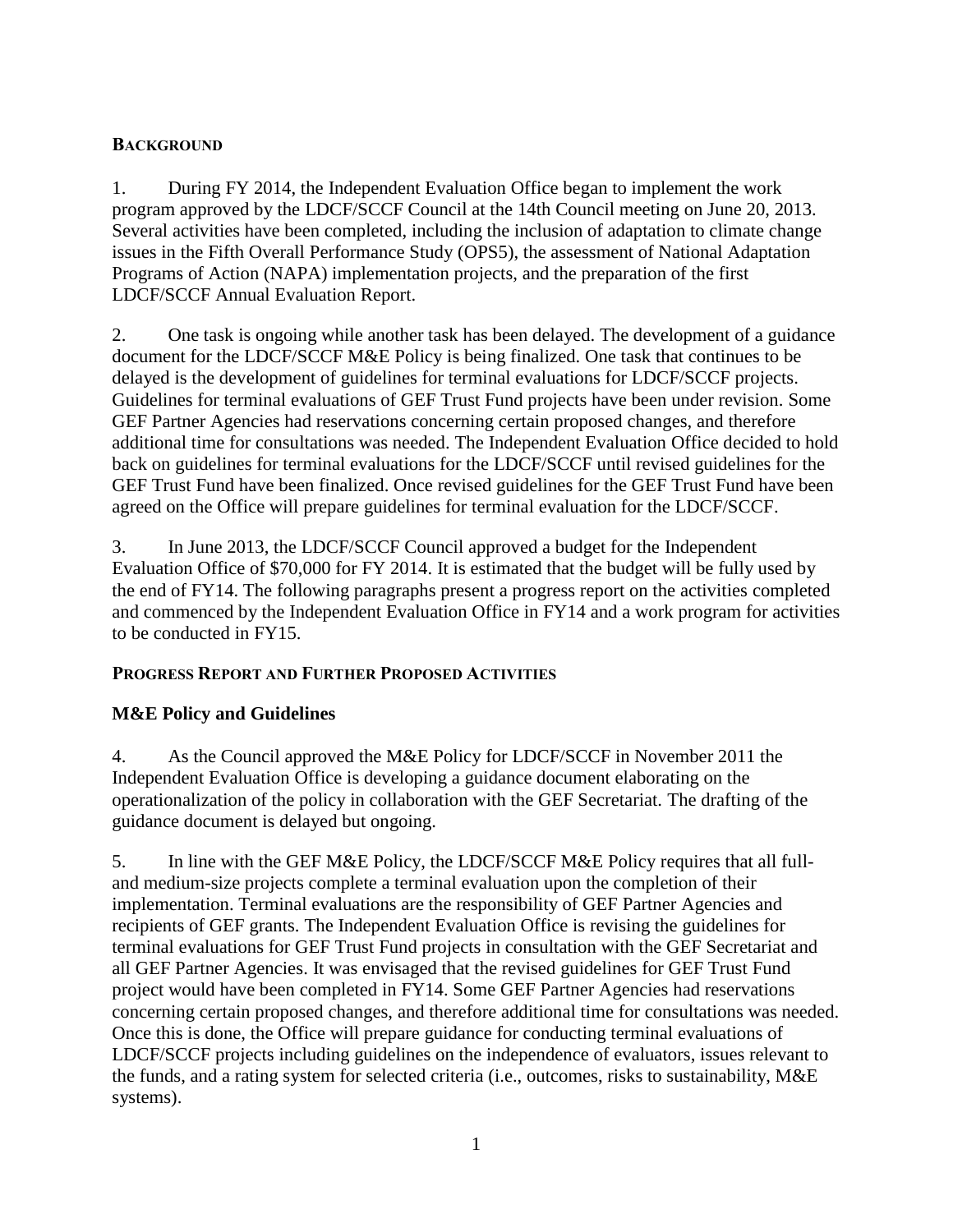6. It is estimated that the \$8,000 (\$4,000 from each fund) approved in the FY14 budget to cover the cost of consultants to assist the Office in preparing guidelines and guidance documents for the M&E Policies will be spent by the end of  $\overline{YY}14$  on the guidance document for the M&E Policy for LDCF/SCCF. An additional \$7,000 (\$3,500 from each fund) is needed to complete the guidance on terminal evaluations.

## <span id="page-4-0"></span>**Process and Thematic Evaluations**

7. **Practices on M&E and evaluation reporting:** The Independent Evaluation Office has prepared the first LDCF/SCCF Annual Evaluation Report to report on the performance of the LDCF and SCCF as well as on ongoing evaluation issues at the end of FY14. Please see GEF/LDCF.SCCF.16/ME/02.

8. In FY15 as the portfolios mature the Office expects submissions of additional terminal evaluations for LDCF/SCCF projects (10-15 terminal evaluations) that will be assessed in the second Annual Evaluation Report. Potential evaluation issues to report on in FY15 are gender and private sector in LDCF/SCCF projects. An amount of \$56,000 will be required to cover the cost of IEO staff and consultants for these activities.

## <span id="page-4-1"></span>**Adaptation in the Fifth Overall Performance Study (OPS5)**

9. The Fifth Overall Performance Study (OPS5) synthesizes conclusions and evaluative evidence on adaptation to climate change. Adaptation to climate change is included in OPS5 through various channels. It has been considered a focal area and included in the Independent Evaluation Office's evaluation streams such as country level evaluations and performance evaluations. Adaptation is included through work on focal area strategies, Results Based Management and tracking tools, Multi-Focal Area and Multi-Trust Fund projects, and gender mainstreaming. OPS5 Technical Document #19 provides preliminary findings of a quality-atentry review of a sample of projects approved to implement NAPAs to assess the extent to which they respond to key issues identified by NAPAs and project design quality. It also reports on the progress of the SCCF and the mainstreaming of resilience and adaptation to climate change in the main trust fund, which focuses on increasing the resilience of GEF support. The First and Final Reports of OPS5 as well as Technical Document #19 are available on the GEF IEO web page: [http://www.thegef.org/gef/OPS5.](http://www.thegef.org/gef/OPS5)

10. An amount of \$56,000 was approved to cover the cost of IEO staff and consultants to assist the Office to include adaptation to climate change in the Final OPS5 Report. An additional amount of \$12,000 is required under the Process and Thematic Evaluations budget line to complete the in-depth NAPA case studies.

## <span id="page-4-2"></span>**Proposed Budget**

11. The Independent Evaluation Office requests the LDCF/SCCF Council to approve \$64,000 for FY15 to cover the cost of the activities presented above. This funding includes the cost of a Senior Evaluation Officer from the Office (4 weeks to manage and contribute to the activities) and the cost of other IEO staff to carry out some of activities. Table 1 presents the breakdown of the cost and the source of funding.